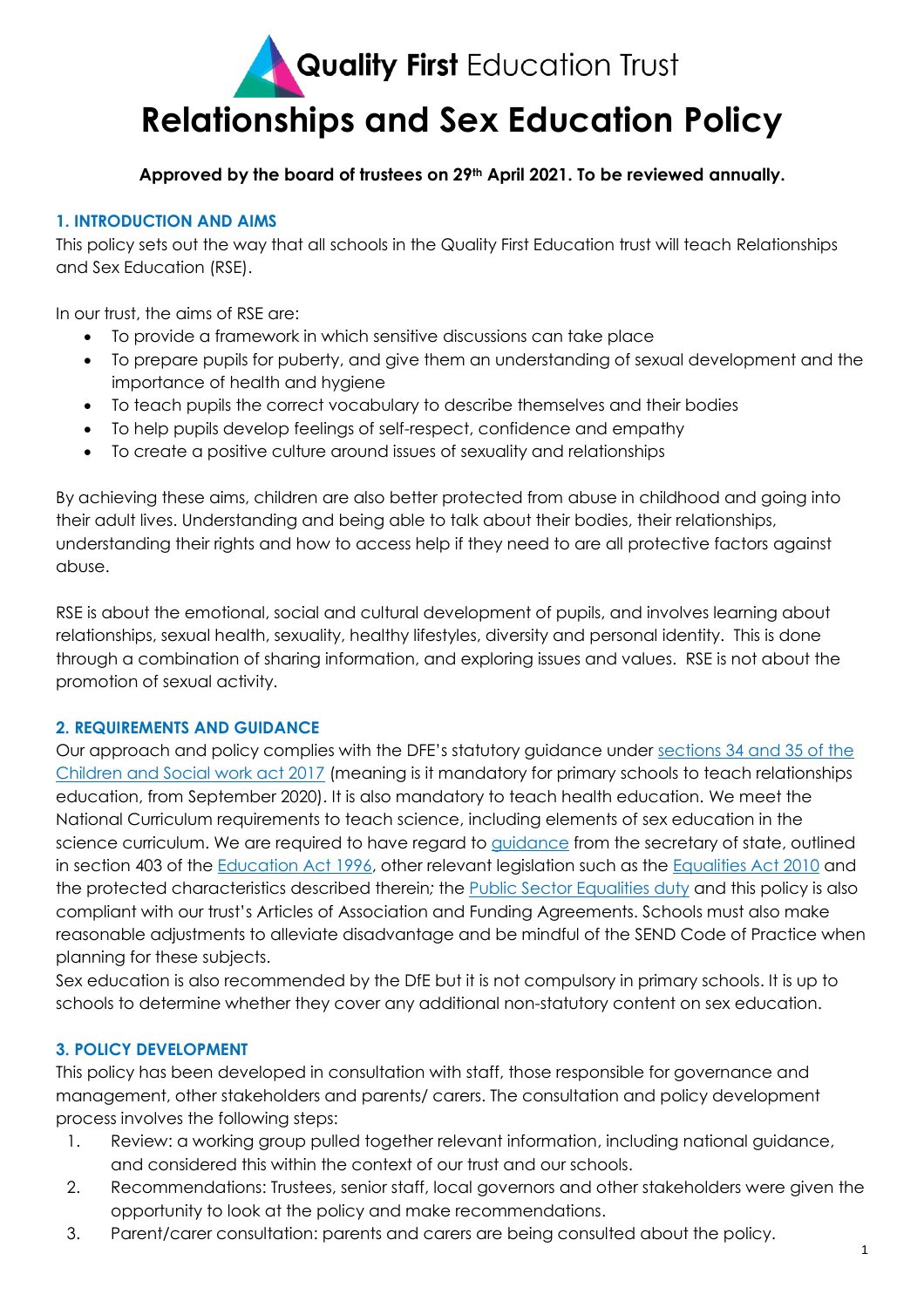4. Ratification: once amendments were made, the policy will be agreed by the trust board.

#### **4. CURRICULUM**

Our curriculum has been developed to take into account the age, needs and feelings of pupils. It brings together elements of relationships, health and sex education.

- **Relationships education** focuses on teaching the fundamental building blocks and characteristics of positive relationships including families, caring friendships, respectful relationships, online relationships and being safe.
- **Health education** elements include mental wellbeing, internet safety, puberty and menstruation.
- Most **sex education** components of our curriculum are included in the National Curriculum for science or are included in compulsory health education.
- **•** The non-statutory components of sex education within our RSE curriculum are those which include age appropriate discussions on adult sexuality and how a baby is conceived and born. Schools should consult parents/carers in addition to general policy consultation about the detailed content before this is taught. This should include offering parents support in talking to their children about sex education and how to link this with what is being taught in school.

For more details of our curriculum, please see the curriculum maps in **Appendices 1 and 2**.

#### **5. DELIVERY OF RSE**

RSE is largely taught within our curriculum for Personal, Social, Citizenship and Health Education (PSCHE). Biological aspects of RSE are taught within the science curriculum see **Appendix 3**.

The areas of learning in RSE are taught within the context of family life, taking care to ensure that there is no stigmatisation of children based on their home circumstances (families can include single parent families, LGBT parents/carers, families headed by grandparents, adoptive parents, foster parents/carers amongst other structures) and reflecting sensitively that some children may have a different structure of support around them (for example: looked after children or young carers). If pupils ask questions outside the scope of this policy, teachers will respond in an appropriate manner so that pupils are fully informed and don't seek answers online.

Relationships Education, RSE and Health Education must be accessible for all pupils. This is particularly important when planning teaching for pupils with special educational needs and disabilities who represent a large minority of pupils. High quality teaching that is differentiated and personalised will be the starting point to ensure accessibility. Teaching should also be mindful of the preparing for adulthood outcomes, as set out in the SEND code of practice, when teaching these subjects to those with SEND.

A good understanding of pupils' contexts and backgrounds and positive relationships between the school, parents and carers and local communities help to create a constructive context and any school-specific adaptations in the delivery for the teaching of these subjects e.g. mixed or separate gender groups when teaching.

#### **6. ROLES AND RESPONSIBILITIES**

- **The trust board:** The board will approve the RSE policy. Through the local governing body, the board will hold the headteacher to account for the policy's implementation.
- **The headteacher:** The headteacher is responsible for ensuring that RSE is taught consistently across the school; ensuring staff are appropriately trained and supported to deliver RSE (which may include input from visitors such as school nurses or sexual health professionals) and managing requests to withdraw pupils from non-statutory components of RSE.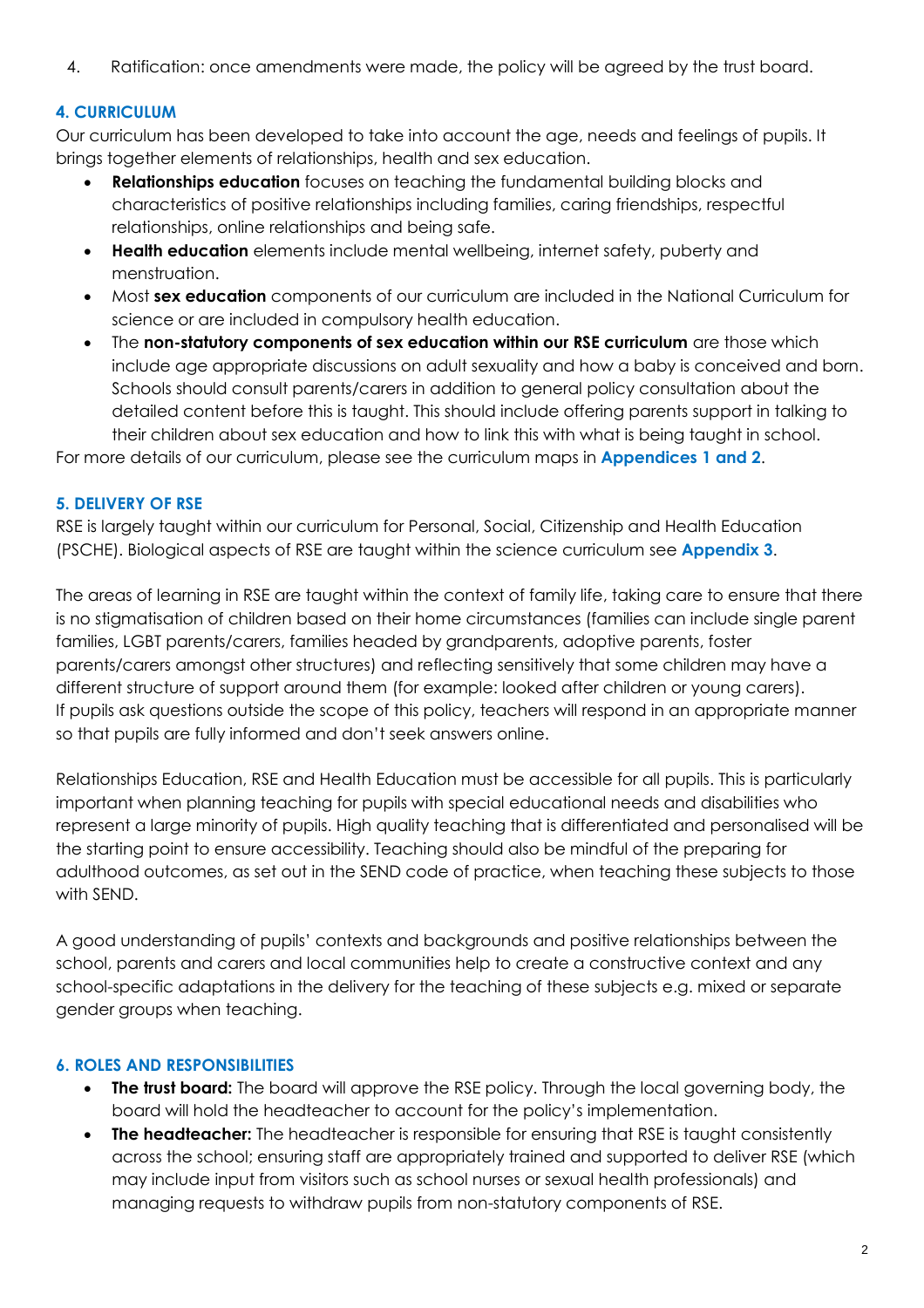- **Teachers:** Teachers are responsible for delivering RSE in a sensitive way; modelling positive attitudes to RSE; monitoring progress; responding to the needs of individual pupils; and responding appropriately to pupils whose parents wish them to be withdrawn from nonstatutory components of RSE. Teachers do not have the right to opt out of teaching RSE. Teaching support staff may run small group/individual RSE sessions outside of full class teaching to meet the needs of particular children. These sessions must comply with the RSE policy and any associated guidance and are fully directed by the teacher/PSCHE leader/SENCO as appropriate. Staff who have concerns about teaching RSE are encouraged to discuss this with the headteacher.
- **Pupils:** Children are expected to engage fully in RSE and to treat others with respect and sensitivity at all times.

#### **7. RIGHT TO EXCUSE (WITHDRAW) CHILDREN**

Parents and carers do not have the right to excuse (withdraw) their children from **relationships education, health education and the statutory sex education** teaching which is part of the science curriculum.

This is because this is a statutory requirement for primary schools to teach knowledge, attitudes and behaviours, both formally and informally, which enable all children to develop emotionally, physically, spiritually, morally, socially, and culturally; to keep themselves healthy and safe and to promote British values the rule of law, individual liberty, and mutual respect and tolerance of those with different faiths and beliefs.

Parents and carers do have the right to excuse/withdraw their children from **non-statutory sex education** sessions (see section 4 above). These elements are clearly labelled in red on the curriculum maps at Appendices 1 and 2 (Non-Statutory Sex Education).

This is because the non-statutory elements of sex education are not compulsory in primary schools. These lessons have been included within the school curriculum to support children's emotional and physical development before transferring to secondary school environments.

Requests and the process for withdrawal should be written using the form in **Appendix 6.** The school will arrange to have a discussion with the parents/carers.

Good practice is described in the statutory guidance as discussing with parents/carers the benefits of receiving this important education and any detrimental effects that withdrawal might have on the child.

This could include any social and emotional effects of being excluded, as well as the likelihood of the child hearing their peers' version of what was said in the classes, rather than what was directly said by the teacher (although the detrimental effects may be mitigated if the parents propose to deliver sex education to their child at home instead).

Head teachers will automatically grant a request to withdraw a pupil from any sex education delivered in primary schools, other than as part of the science curriculum.

Alternative work will be given to pupils who are excused from these lessons.

#### **8. RELATED POLICIES**

In conjunction with this policy, please also see:

- Q1E Child Protection and Safeguarding Policy
- Q1E Online Safety Policy
- School policies and procedures regarding behavior, anti-bullying and confidentiality.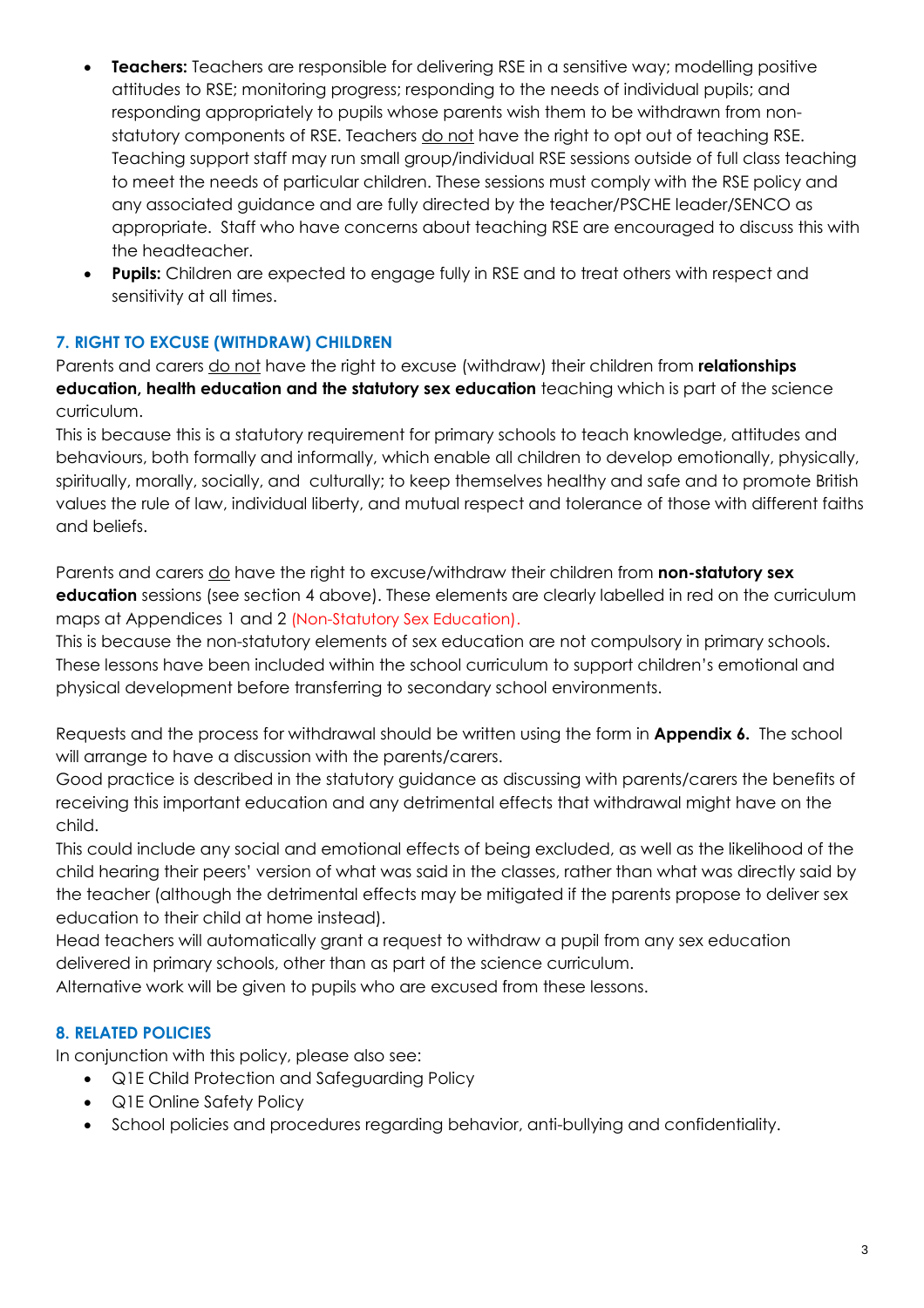#### **Appendix 1: Q1E Relationships and Sex Education curriculum map - Belleville Primary School; Belleville Wix Academy; The Alton**

This is an outline of some key specific learning through PSCHE, please see Appendix 4 for the full list of Relationships Education objectives covered in PSCHE, the wider curriculum and school day.

| Year group &<br>key theme                              | Lesson                     | <b>Learning Intention</b>                                                                                                                    | <b>Learning Outcomes</b>                                                                                                                                           |  |
|--------------------------------------------------------|----------------------------|----------------------------------------------------------------------------------------------------------------------------------------------|--------------------------------------------------------------------------------------------------------------------------------------------------------------------|--|
| <b>Reception</b><br>Family and<br>Friendship           | Caring Friendships         | To recognise the importance of friendship.                                                                                                   | Know that friendships can make us feel happy.<br>Know some ways that we can make new friends feel welcome.                                                         |  |
|                                                        | <b>Being Kind</b>          | To recognise the importance of saying sorry<br>and forgiveness.                                                                              | Know that arguing with friends and then making up can make<br>friendships stronger. Know that resorting to violence is never right.                                |  |
|                                                        | <b>Families</b>            | To recognise that all families are different.                                                                                                | Identify different members of the family.<br>Understand how members of a family can help each other.                                                               |  |
| Year 1<br>Growing and<br>Caring for<br>Ourselves       | <b>Different Friends</b>   | To understand that we are all different but can<br>still be friends.                                                                         | Know that we can be friends with people who are different to us.                                                                                                   |  |
|                                                        | Growing and<br>Changing    | To discuss how children grow and change.                                                                                                     | Understand that babies need care and support.<br>Know that older children can do more by themselves.                                                               |  |
|                                                        | <b>Families and Care</b>   | To explore different types of families and who<br>to ask for help. To identify who can help when<br>families make us feel unhappy or unsafe. | Know there are different types of families.<br>Know which people we can ask for help.                                                                              |  |
| Year <sub>2</sub><br><b>Differences</b>                | <b>Differences</b>         | Introduce the concept of gender stereotypes.<br>Identify differences between males and<br>females.                                           | Understand that some people have fixed ideas about what boys and<br>girls can do. Describe the difference between male and female<br>babies.                       |  |
|                                                        | Male and Female<br>Animals | To explore some of the differences between<br>males and females and to understand how this<br>is part of the lifecycle.                      | Describe some differences between male and female animals (terms:<br>teats, udders). Understand making a new life needs a male and a<br>female.                    |  |
|                                                        | Naming Body Parts          | To focus on sexual difference and name body<br>parts.                                                                                        | Describe the physical differences between males and females.<br>Name different body parts (vulva, penis, nipples, testicles).                                      |  |
| Year 3<br>Valuing<br>Difference<br>and Keeping<br>Safe | <b>Body Differences</b>    | To identify that people are unique and to<br>respect those differences. To explore the<br>differences between male and female bodies         | Know and respect body differences between ourselves and others.<br>Name male and female body parts using agreed words (vulva,<br>vagina, uterus, penis, testicles) |  |
|                                                        | Personal Space             | To consider appropriate and inappropriate<br>physical contact and consent.                                                                   | Understand that each person's body belongs to them.<br>Understand personal space and unwanted touch.                                                               |  |
|                                                        | Help and Support           | To explore different types of families and who<br>to go to for help and support.                                                             | Understand that all families are different and have different family<br>members. Identify who to go to for help and support.                                       |  |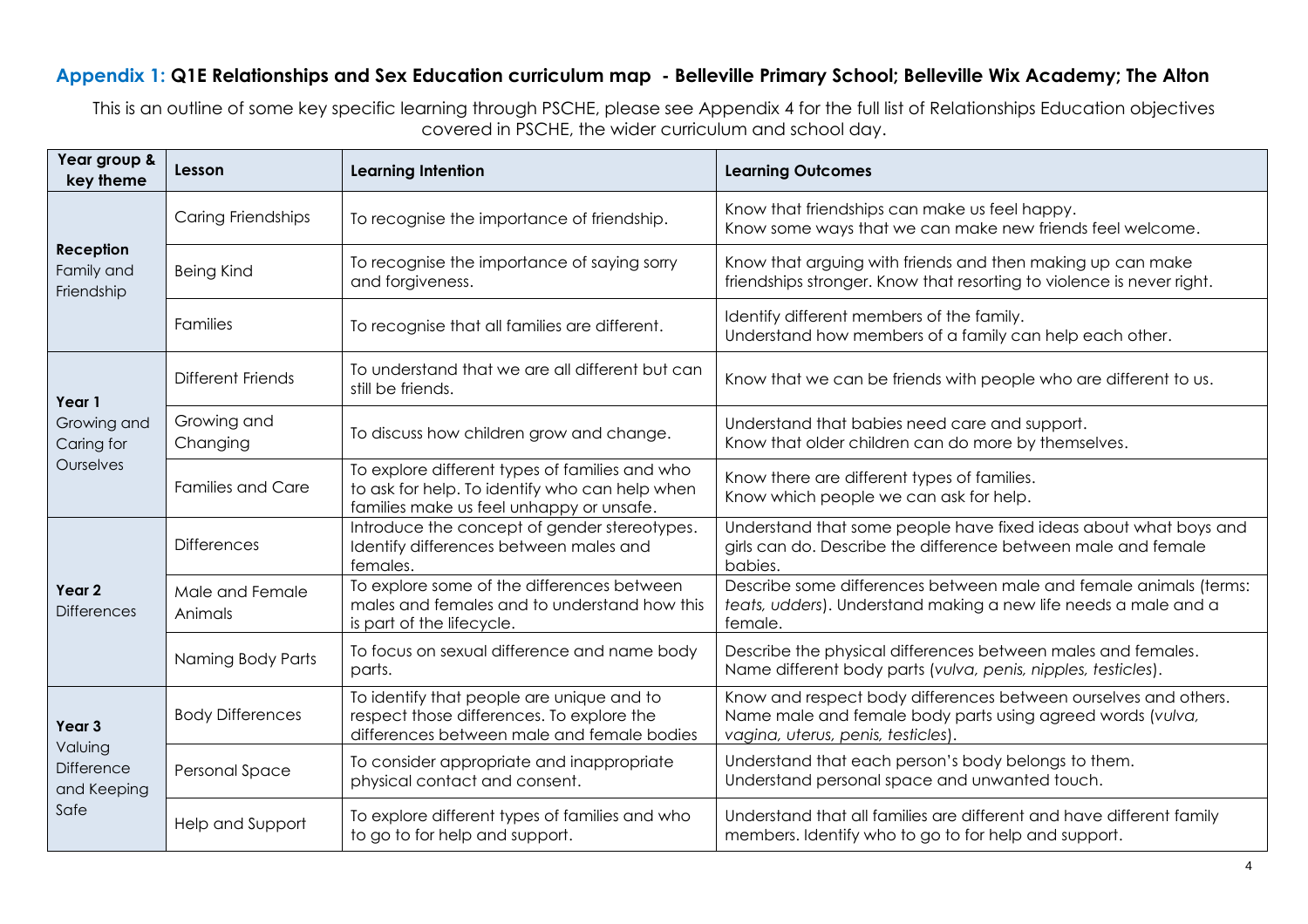|                                                                                  | Changes                                                                       | To explore the human lifecycle.<br>To identify some basic facts about puberty.                                                            | Understand that puberty is an important stage in the human lifecycle.<br>Know some changes that happen during puberty.                                                                                                                                                   |  |
|----------------------------------------------------------------------------------|-------------------------------------------------------------------------------|-------------------------------------------------------------------------------------------------------------------------------------------|--------------------------------------------------------------------------------------------------------------------------------------------------------------------------------------------------------------------------------------------------------------------------|--|
| Year 4<br>Growing Up                                                             | What is Puberty?                                                              | To explore how puberty is linked to<br>reproduction.                                                                                      | Know about physical and emotional changes that happen in puberty.<br>Understand that children change into adults to be able to reproduce if<br>they choose to.                                                                                                           |  |
|                                                                                  | <b>Healthy Relationships</b>                                                  | To explore respect in a range of relationships.<br>Discuss the characteristics of healthy<br>relationships.                               | Know that respect is important in all relationships including online.<br>Explain how friendships can make people feel unhappy or<br>uncomfortable.                                                                                                                       |  |
|                                                                                  | <b>Talking About</b><br>Puberty                                               | To explore the emotional and physical<br>changes occurring in puberty.                                                                    | The main physical and emotional changes that happen during<br>puberty. Ask questions about puberty with confidence.                                                                                                                                                      |  |
| Year 5<br>Puberty                                                                | The reproductive<br>system                                                    | To understand male and female puberty<br>changes in more detail.                                                                          | Understand how puberty affects the reproductive organs.<br>Describe what happens during menstruation and sperm production.                                                                                                                                               |  |
|                                                                                  | Help and Support                                                              | To explore the impact of puberty on the body<br>and the importance of physical hygiene.<br>To explore ways to get support during puberty. | Explain how to keep clean during puberty.<br>Explain how emotions/relationships change during puberty.<br>Know how to get help and support during puberty.                                                                                                               |  |
| Year 6<br>Puberty,<br>Relationships<br>and<br>Reproduction                       | Puberty and<br>Reproduction<br>(Non-Statutory Sex<br>Education)               | To consider puberty and reproduction.                                                                                                     | Describe how and why the body changes during puberty in<br>preparation for reproduction. Talk about puberty and reproduction<br>with confidence. (What an egg is, what sperm is, where it is made,<br>how it leaves the body, how babies are made, what a wet dream is). |  |
|                                                                                  | Communication in<br>Relationships                                             | Exploring the importance of communication<br>and respect in relationships.                                                                | Explain differences between healthy and unhealthy relationships.<br>Know that communication and permission seeking are important.                                                                                                                                        |  |
|                                                                                  | Families, Conception<br>and Pregnancy<br>(Non-Statutory Sex<br>Education)     | To consider different ways people might start a<br>family.                                                                                | Describe the decisions that have to be made before having children.<br>Know some basic facts about conception and pregnancy. (Terms:<br>making love, sexual intercourse; fertilisation; pregnancy).                                                                      |  |
|                                                                                  | <b>Online Relationships</b>                                                   | To explore positive and negative ways of<br>communicating in a relationship.                                                              | To have considered when it is appropriate to share personal/ private<br>information in a relationship. To know how and where to get support if<br>an online relationship goes wrong.                                                                                     |  |
| <b>Schools may</b><br>also choose<br>to teach the<br>following<br><b>lessons</b> | <b>Female Genital</b><br>Mutilation (FGM)<br>(Non-Statutory Sex<br>Education) | To know we all have the right to be safe.                                                                                                 | To know how someone can be safe and in control of their body.<br>To understand what FGM stands for. To know where to go for help.                                                                                                                                        |  |
|                                                                                  | Respect and<br>Equality                                                       | Explore practical steps that could be taken in a<br>range of contexts to support respectful<br>relationships.                             | Know the importance of respecting others, even when they are very<br>different to us. Know we can all take positive steps to support equality.                                                                                                                           |  |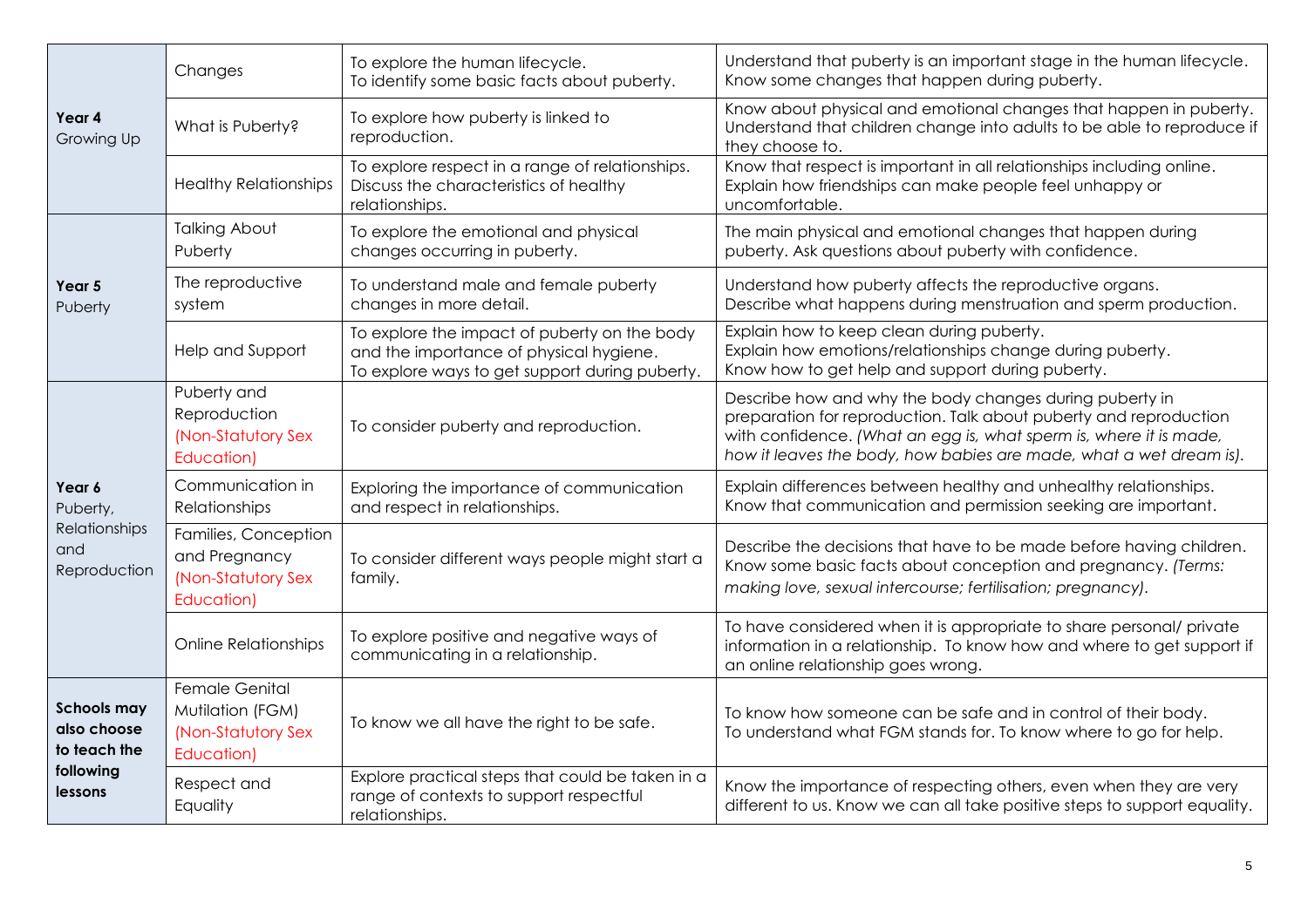### **Appendix 2: Q1E Relationships and Sex Education curriculum map – Churchfields Primary School**

This is an outline of some key specific learning through PSCHE. Please see Appendix 4 for the full list of Relationships Education objectives covered in PSCHE, the wider curriculum and school day.

| Year group &<br>key theme                  | Lesson                            | <b>Learning Intention</b>                                                                                                                                                                                        | <b>Learning Outcomes</b>                                                                                                                                                                                                                                                                                                                                                                                                                                                                                                                                                                                                         |  |
|--------------------------------------------|-----------------------------------|------------------------------------------------------------------------------------------------------------------------------------------------------------------------------------------------------------------|----------------------------------------------------------------------------------------------------------------------------------------------------------------------------------------------------------------------------------------------------------------------------------------------------------------------------------------------------------------------------------------------------------------------------------------------------------------------------------------------------------------------------------------------------------------------------------------------------------------------------------|--|
| <b>Reception</b><br>Changing<br>Me         | My Body                           | can name parts of the body                                                                                                                                                                                       | Say why they like some activities more than others. They<br>are confident to speak in a familiar group, will talk about<br>their ideas.<br>They show sensitivity to others' needs and feelings<br>They work as part of a group or class, and understand<br>and follow the rules.<br>They are confident to speak in a familiar group, will talk<br>about their ideas.<br>Children talk about how they show feelings to others'<br>needs an feelings<br>Children talk about how they and others show feelings.<br>They show sensitivity to others needs and feelings, and<br>form positive relationships with adults and children. |  |
|                                            | Respecting My Body                | can tell you some things I can do and foods I can eat to be<br>healthy                                                                                                                                           |                                                                                                                                                                                                                                                                                                                                                                                                                                                                                                                                                                                                                                  |  |
|                                            | Growing Up                        | I understand that we all grow from babies to adults                                                                                                                                                              |                                                                                                                                                                                                                                                                                                                                                                                                                                                                                                                                                                                                                                  |  |
| Year 1<br>Changing<br>Me                   | Life Cycles                       | am starting to understand the life cycles of animals and<br>humans                                                                                                                                               | can compare how I am now to when I was a baby and<br>explain some of the changes that will happen to me as I<br>get older. I can use the correct names for penis, testicles,                                                                                                                                                                                                                                                                                                                                                                                                                                                     |  |
|                                            | My Changing Body                  | I can tell you how my body has changed since I was a baby                                                                                                                                                        | anus, vagina, vulva, and give reasons why they are<br>private.                                                                                                                                                                                                                                                                                                                                                                                                                                                                                                                                                                   |  |
|                                            | Boys' and Girls'<br><b>Bodies</b> | can identify the parts of the body that make boys different<br>to girls and can use the correct names for these: penis,<br>testicles, vagina, vulva, anus                                                        | I can explain why some changes I might experience<br>might be better than others                                                                                                                                                                                                                                                                                                                                                                                                                                                                                                                                                 |  |
| Year <sub>2</sub><br><b>Changing</b><br>Me | The changing me                   | I can recognise how my body has changed since I was a<br>baby and where I am on the continuum from old to young                                                                                                  | I can use the correct terms to describe penis, testicles,<br>anus, vagina, vulva and explain why they are private. I<br>can explain why some types of touches feel OK and<br>others don't.<br>I can tell you what I like and don't like about being a                                                                                                                                                                                                                                                                                                                                                                            |  |
|                                            | Boys' and Girls'<br><b>Bodies</b> | can recognise the physical differences between boys and<br>girls, use the correct name for parts of the body (penis, anus,<br>testicles, vagina, vulva) and appreciate that some parts of<br>my body are private |                                                                                                                                                                                                                                                                                                                                                                                                                                                                                                                                                                                                                                  |  |
|                                            | Assertiveness                     | I understand there are different types of touch and I can tell<br>which ones I like and don't like                                                                                                               | boy/ girl and getting older, and recognise that other<br>people might feel differently to me.                                                                                                                                                                                                                                                                                                                                                                                                                                                                                                                                    |  |
| Year <sub>3</sub><br>Changing<br>Me        | How Babies grow                   | I understand in animals and humans lots of changes happen<br>between conception and growing up and that usually it is<br>the female that has the baby                                                            | can explain how boys' and girls' bodies change on the<br>inside/outside during the growing up process and can tell<br>you why these changes are                                                                                                                                                                                                                                                                                                                                                                                                                                                                                  |  |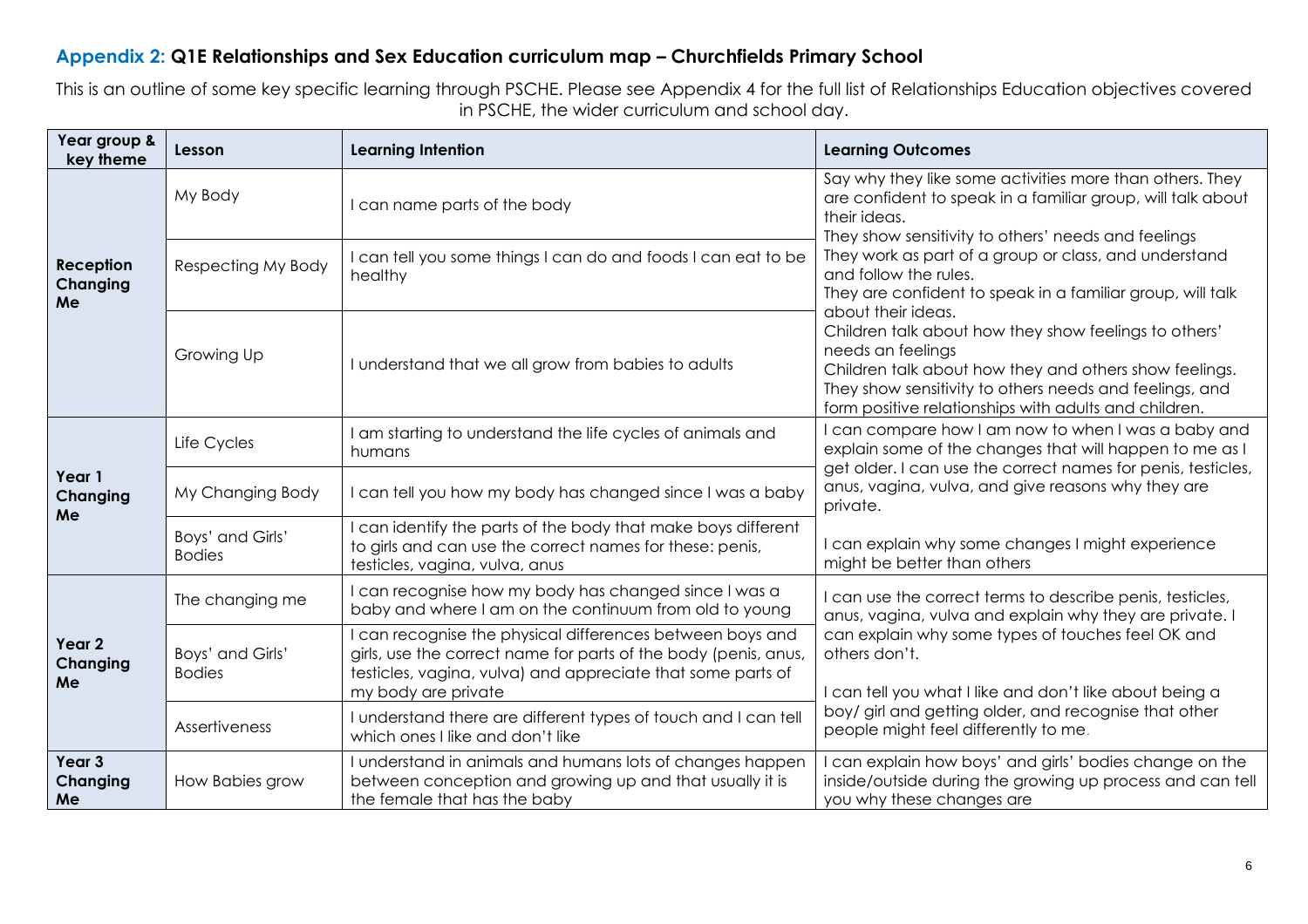| Year <sub>3</sub>             | <b>Babies</b>                                                             | I understands how babies grow and develop in the mothers<br>uterus. I understand what a baby needs to live and grow                                                                                                  | necessary so that their bodies can make babies when<br>they grow up.<br>I recognise how I feel about these changes happening to<br>me and can suggest some ideas to<br>cope with these feelings.                                                                                                                                                                                                                                             |  |
|-------------------------------|---------------------------------------------------------------------------|----------------------------------------------------------------------------------------------------------------------------------------------------------------------------------------------------------------------|----------------------------------------------------------------------------------------------------------------------------------------------------------------------------------------------------------------------------------------------------------------------------------------------------------------------------------------------------------------------------------------------------------------------------------------------|--|
| Changing<br>Me<br>(continued) | Outside body<br>changes                                                   | I understand that boy's and girl's bodies need to change, so<br>when they grow up their bodies can make babies. I can<br>identify how boys and girls bodies change on the outside<br>during this growing up process. |                                                                                                                                                                                                                                                                                                                                                                                                                                              |  |
|                               | Inside body changes                                                       | I can identify how girls' and boy's bodies change on the<br>inside during the growing up process and can tell you why<br>these changes are necessary so that their bodies can make<br>babies when they grow up.      |                                                                                                                                                                                                                                                                                                                                                                                                                                              |  |
|                               | Unique me                                                                 | I understand that some of my personal characteristics have<br>come from my birth parents and that this happens because<br>am made from the joining of their egg and sperm                                            | I can give reasons why adults may choose to have a<br>baby and explain briefly the process of conception and<br>how puberty is related to this.<br>I can consider and prioritise the changes I would like to<br>make when I am older and can plan the approaches I<br>will use to tackle these changes.<br>I can also explain why some changes I face are out of<br>my control and evaluate how positive feelings<br>management can help me. |  |
| Year 4<br>Changing            | Having a baby<br>(Non-Statutory Sex<br>Education)                         | I can correctly label the internal and external parts of male<br>and female bodies that are necessary for making a baby                                                                                              |                                                                                                                                                                                                                                                                                                                                                                                                                                              |  |
| Me                            | Girls and Puberty                                                         | I can describe how a girl's body changes in order for her to<br>be able to have babies when she is an adult, and that<br>menstruation (having periods) is a natural part of this                                     |                                                                                                                                                                                                                                                                                                                                                                                                                                              |  |
| Year 5<br>Changing<br>Me      | Puberty for Girls                                                         | I can explain how a girl's body changes during puberty and<br>understand the importance of looking after yourself<br>physically and emotionally                                                                      | I can give a detailed account of the changes that<br>occur in girls' and boys' bodies during puberty and any<br>associated emotional changes. I can relate these                                                                                                                                                                                                                                                                             |  |
|                               | Puberty for boys                                                          | I can describe how boys' and girls' bodies change during<br>puberty                                                                                                                                                  | changes to the conception process.                                                                                                                                                                                                                                                                                                                                                                                                           |  |
|                               | Conception<br>(Non-Statutory Sex<br>Education)                            | I understand that sexual intercourse can lead to conception<br>and that is how babies are usually made. I also understand<br>that sometimes people need IVF to help them have a baby                                 | I can consider how changes at puberty might affect me<br>and my friends, and prepare myself for the feelings I may<br>experience at different times.                                                                                                                                                                                                                                                                                         |  |
| Year 6<br>Changing<br>Me      | Puberty                                                                   | I can explain how girls' and boys' bodies change during<br>puberty and understand the importance of looking after<br>yourself physically and emotionally                                                             | I can describe how a baby develops from conception<br>through the nine months of pregnancy, and how it is<br>born.<br>I recognise how I feel when I reflect on becoming a<br>teenager and how I feel about the development and<br>birth of a baby.                                                                                                                                                                                           |  |
|                               | <b>Babies: Conception</b><br>to birth<br>(Non-Statutory Sex<br>Education) | I can describe how a baby develops from conception<br>through the nine months of pregnancy, and how it is born                                                                                                       |                                                                                                                                                                                                                                                                                                                                                                                                                                              |  |
|                               | Boyfriends and<br>Girlfriends                                             | I understand how being physically attracted to someone<br>changes the nature of the relationship and what that might<br>mean about having a girlfriend/boyfriend                                                     |                                                                                                                                                                                                                                                                                                                                                                                                                                              |  |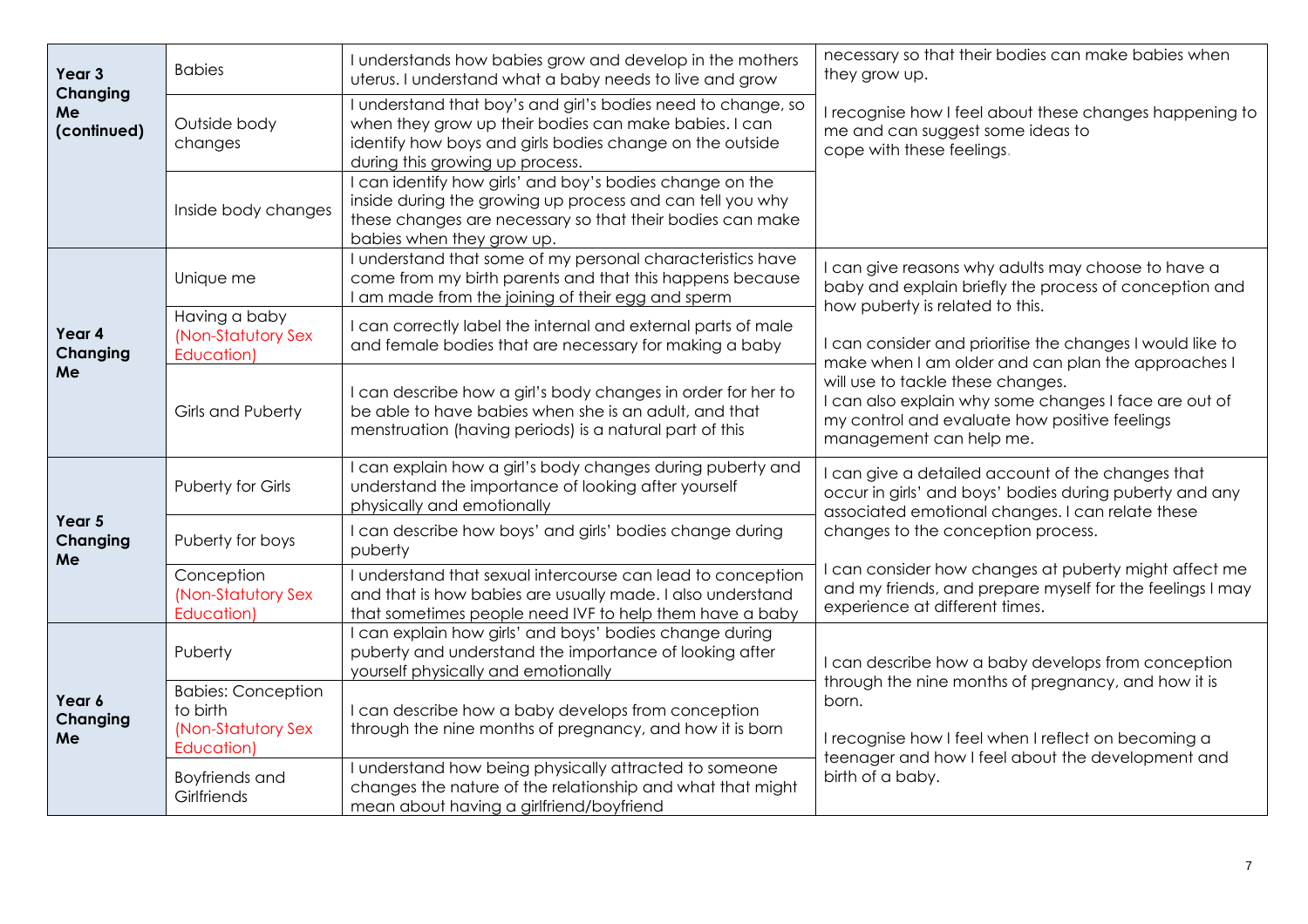### **Appendix 3: Statutory DfE requirements for Sex Education as part of the Science Curriculum**

### **Key Stage 1 (age 5-7 years)**

Year 1 pupils should be taught to:

identify, name, draw and label the basic parts of the human body and say which part of the body is associated with each sense

Year 2 pupils should be taught to:

- notice that animals, including humans, have offspring which grow into adults
- describe the importance for humans of exercise, eating the right amounts of different types of food, and hygiene

# **Key Stage 2 (age 7-11 years)**

Year 5 pupils should be taught to:

- describe the life process of reproduction in some plants and animals
- describe the changes as humans develop to old age

Year 6 pupils should be taught to:

 recognise that living things produce offspring of the same kind, but normally offspring vary and are not identical to their parents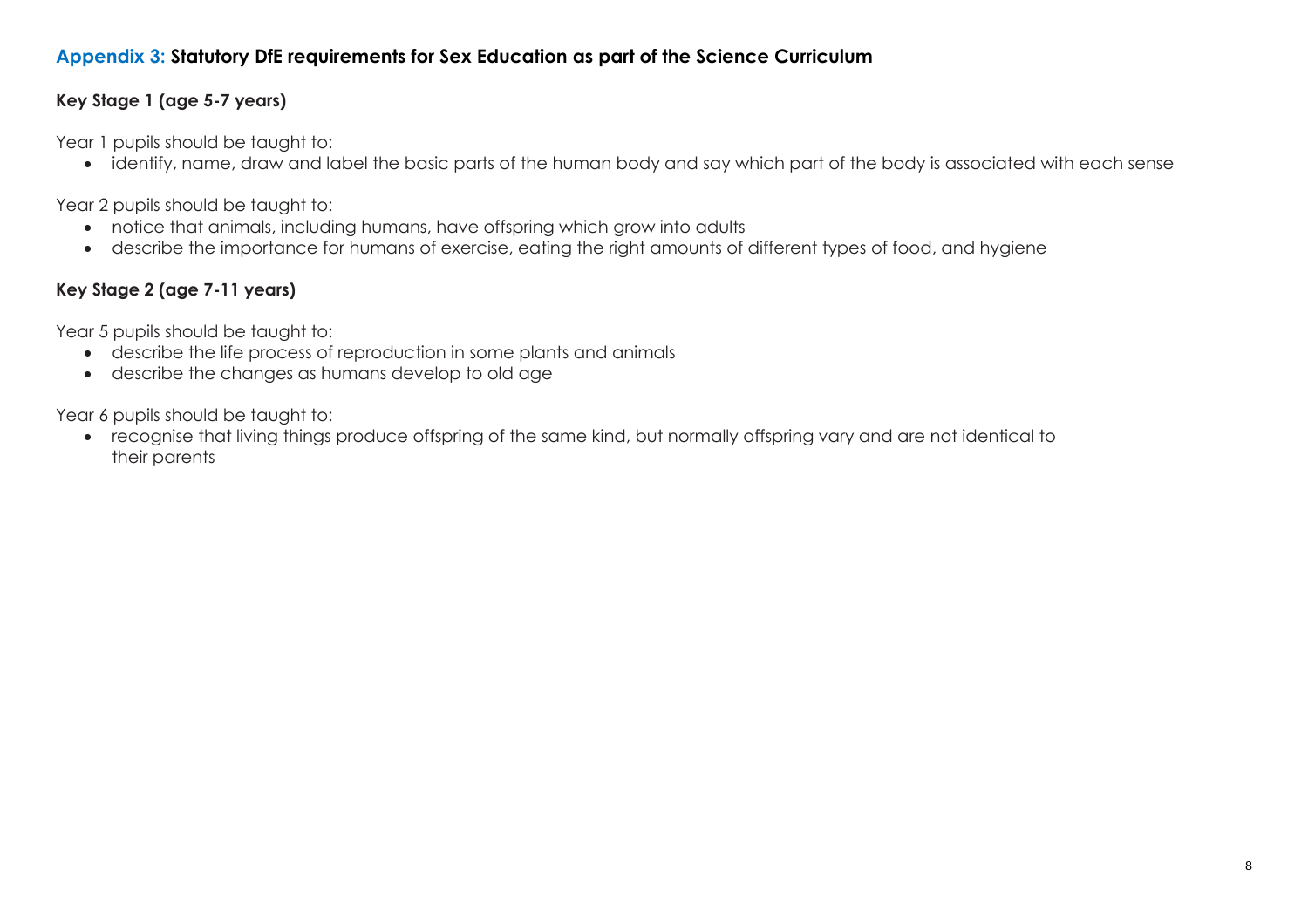### **Appendix 4: Statutory DfE requirements for Relationships Education - what pupils should know by the end of primary school**

Note: This will not be taught exclusively in discrete RSE or PSCHE lessons, it will be seen throughout the wider curriculum and the school day

| <b>TOPIC</b>                                   | PUPILS SHOULD KNOW                                                                                                                                                                                                                                                                                                                                                                                                                                                                                                                                                                                                                                                                                                                                                                                                                                                                                                                                                                                                                                                     |
|------------------------------------------------|------------------------------------------------------------------------------------------------------------------------------------------------------------------------------------------------------------------------------------------------------------------------------------------------------------------------------------------------------------------------------------------------------------------------------------------------------------------------------------------------------------------------------------------------------------------------------------------------------------------------------------------------------------------------------------------------------------------------------------------------------------------------------------------------------------------------------------------------------------------------------------------------------------------------------------------------------------------------------------------------------------------------------------------------------------------------|
| Families and<br>people who<br>care about<br>me | • That families are important for children growing up because they can give love, security and stability<br>• The characteristics of healthy family life, commitment to each other, including in times of difficulty, protection and care for children and other<br>family members, the importance of spending time together and sharing each other's lives<br>• That others' families, either in school or in the wider world, sometimes look different from their family, but that they should respect those differences<br>and know that other children's families are also characterised by love and care<br>That stable, caring relationships, which may be of different types, are at the heart of happy families, and are important for children's security as<br>they grow up<br>• That marriage represents a formal and legally recognised commitment of two people to each other which is intended to be lifelong<br>• How to recognise if family relationships are making them feel unhappy or unsafe, and how to seek help or advice from others if needed |
| Caring<br>friendships                          | • How important friendships are in making us feel happy and secure, and how people choose and make friends<br>• The characteristics of friendships, including mutual respect, truthfulness, trustworthiness, loyalty, kindness, generosity, trust, sharing interests and<br>experiences and support with problems and difficulties<br>That healthy friendships are positive and welcoming towards others, and do not make others feel lonely or excluded<br>That most friendships have ups and downs, and that these can often be worked through so that the friendship is repaired or even strengthened,<br>$\bullet$<br>and that resorting to violence is never right<br>How to recognise who to trust and who not to trust, how to judge when a friendship is making them feel unhappy or uncomfortable, managing<br>conflict, how to manage these situations and how to seek help or advice from others, if needed                                                                                                                                                 |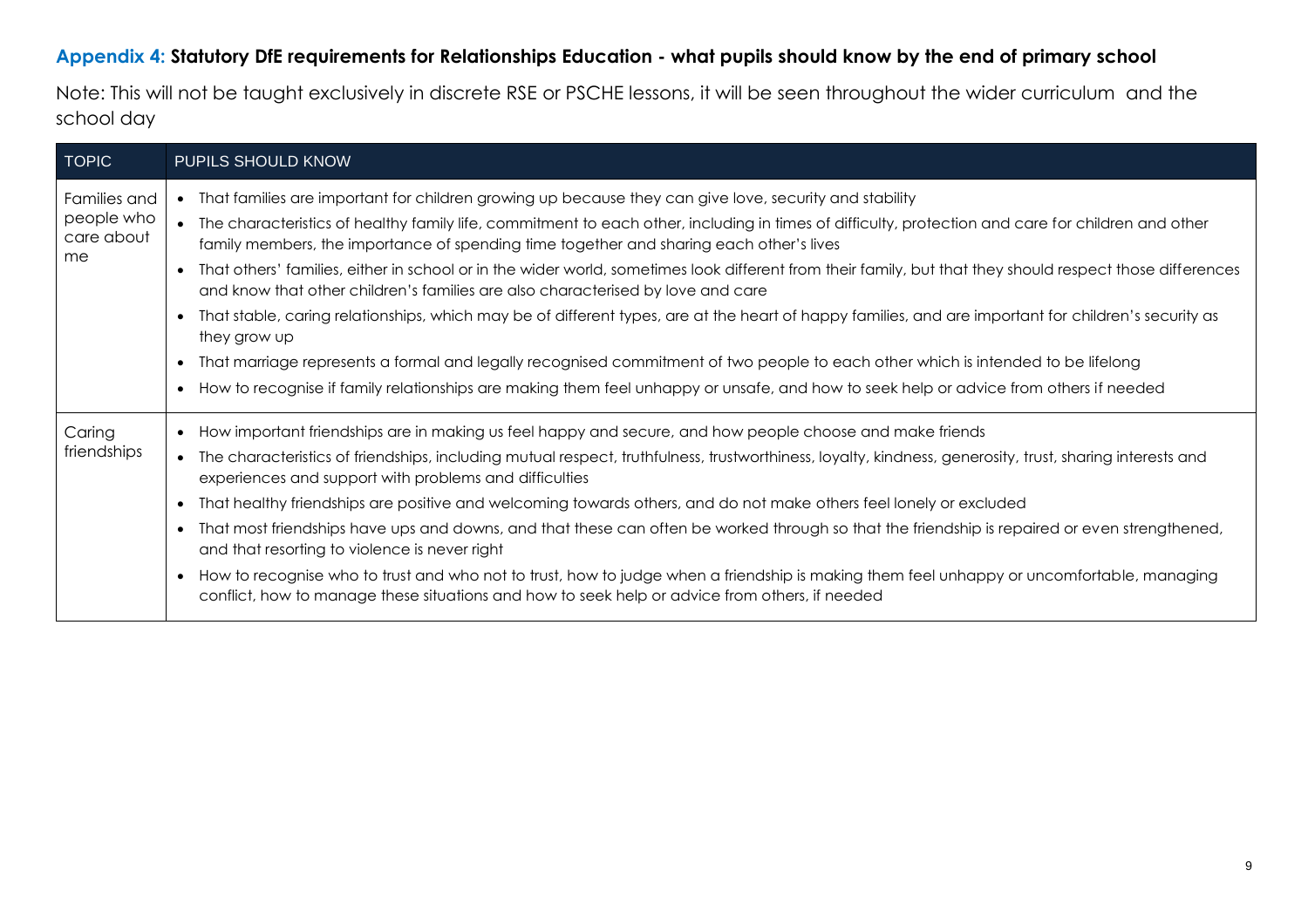| <b>TOPIC</b>                | PUPILS SHOULD KNOW                                                                                                                                                                                                            |  |  |
|-----------------------------|-------------------------------------------------------------------------------------------------------------------------------------------------------------------------------------------------------------------------------|--|--|
| Respectful<br>relationships | • The importance of respecting others, even when they are very different from them (for example, physically, in character, personality or<br>backgrounds), or make different choices or have different preferences or beliefs |  |  |
|                             | • Practical steps they can take in a range of different contexts to improve or support respectful relationships                                                                                                               |  |  |
|                             | • The conventions of courtesy and manners                                                                                                                                                                                     |  |  |
|                             | The importance of self-respect and how this links to their own happiness<br>$\bullet$                                                                                                                                         |  |  |
|                             | • That in school and in wider society they can expect to be treated with respect by others, and that in turn they should show due respect to others,<br>including those in positions of authority                             |  |  |
|                             | • About different types of bullying (including cyberbullying), the impact of bullying, responsibilities of bystanders (primarily reporting bullying to an<br>adult) and how to get help                                       |  |  |
|                             | • What a stereotype is, and how stereotypes can be unfair, negative or destructive                                                                                                                                            |  |  |
|                             | • The importance of permission-seeking and giving in relationships with friends, peers and adults                                                                                                                             |  |  |
| Online                      | • That people sometimes behave differently online, including by pretending to be someone they are not                                                                                                                         |  |  |
| relationships               | • That the same principles apply to online relationships as to face-to face relationships, including the importance of respect for others online<br>including when we are anonymous                                           |  |  |
|                             | • The rules and principles for keeping safe online, how to recognise risks, harmful content and contact, and how to report them                                                                                               |  |  |
|                             | How to critically consider their online friendships and sources of information including awareness of the risks associated with people they have<br>never met                                                                 |  |  |
|                             | • How information and data is shared and used online                                                                                                                                                                          |  |  |
| Being safe                  | • What sorts of boundaries are appropriate in friendships with peers and others (including in a digital context)                                                                                                              |  |  |
|                             | • About the concept of privacy and the implications of it for both children and adults; including that it is not always right to keep secrets if they<br>relate to being safe                                                 |  |  |
|                             | • That each person's body belongs to them, and the differences between appropriate and inappropriate or unsafe physical, and other, contact                                                                                   |  |  |
|                             | How to respond safely and appropriately to adults they may encounter (in all contexts, including online) whom they do not know                                                                                                |  |  |
|                             | How to recognise and report feelings of being unsafe or feeling bad about any adult<br>$\bullet$                                                                                                                              |  |  |
|                             | How to ask for advice or help for themselves or others, and to keep trying until they are heard<br>$\bullet$                                                                                                                  |  |  |
|                             | How to report concerns or abuse, and the vocabulary and confidence needed to do so<br>$\bullet$                                                                                                                               |  |  |
|                             | • Where to get advice e.g. family, school and/or other sources                                                                                                                                                                |  |  |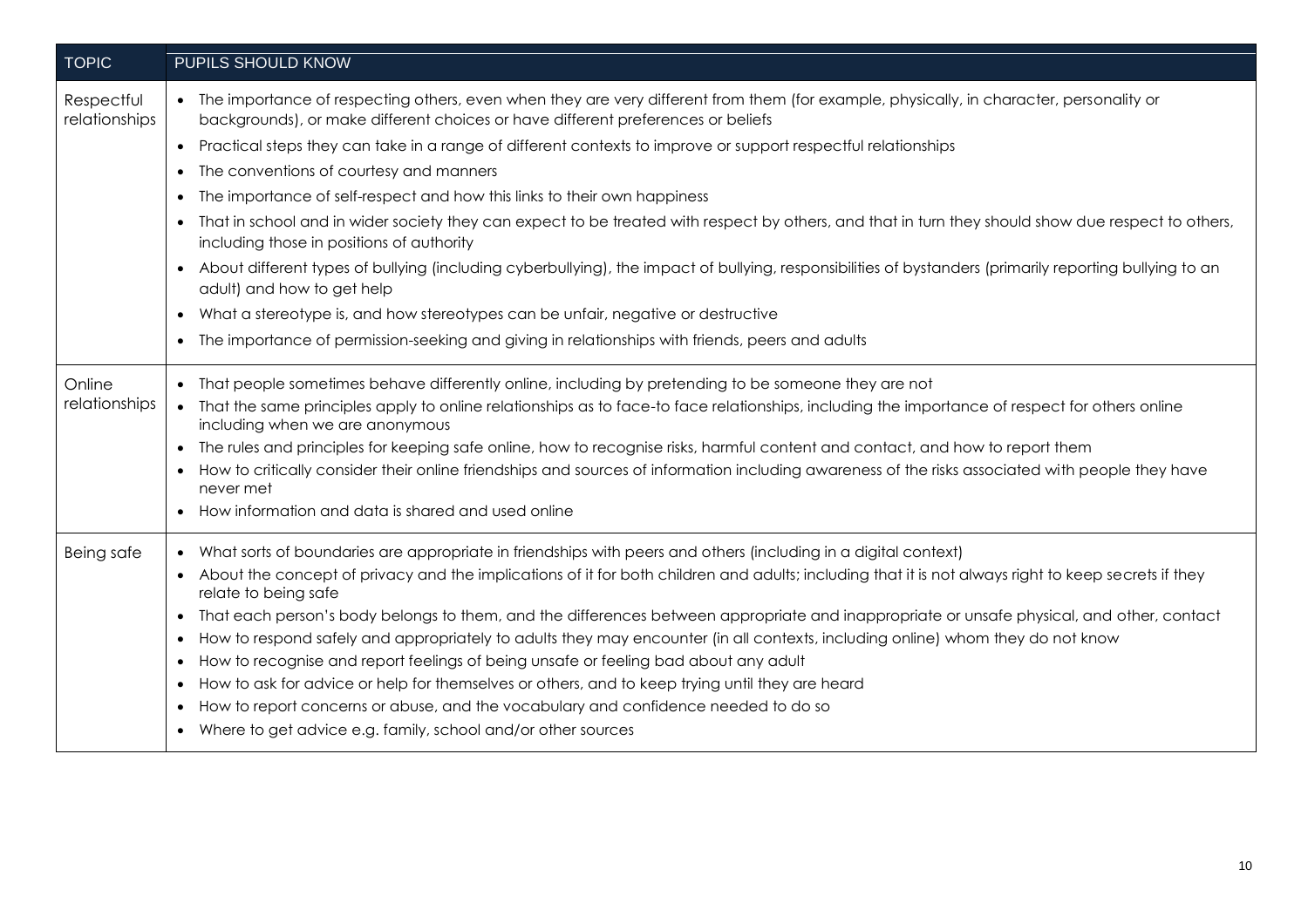# **Appendix 5: DfE requirements for Health Education (Physical Health and Mental Wellbeing - what pupils should know by the end of primary school**

Note: This will not be taught exclusively in discrete RSE or PSCHE lessons, it will be seen throughout the wider curriculum and school day

| <b>TOPIC</b>                    | PUPILS SHOULD KNOW                                                                                                                                                                                                                                                                                                                                                                                                                                                                                                                                                                                                                                                                                                                                                                                                                                                                                                                                                                                                                                                                                                                                                                                                                                                                                                                                                                                                                                                                                                                                                                                                                                                                                                                                                          |
|---------------------------------|-----------------------------------------------------------------------------------------------------------------------------------------------------------------------------------------------------------------------------------------------------------------------------------------------------------------------------------------------------------------------------------------------------------------------------------------------------------------------------------------------------------------------------------------------------------------------------------------------------------------------------------------------------------------------------------------------------------------------------------------------------------------------------------------------------------------------------------------------------------------------------------------------------------------------------------------------------------------------------------------------------------------------------------------------------------------------------------------------------------------------------------------------------------------------------------------------------------------------------------------------------------------------------------------------------------------------------------------------------------------------------------------------------------------------------------------------------------------------------------------------------------------------------------------------------------------------------------------------------------------------------------------------------------------------------------------------------------------------------------------------------------------------------|
| Mental<br>wellbeing             | that mental wellbeing is a normal part of daily life, in the same way as physical health.<br>$\bullet$<br>that there is a normal range of emotions (e.g. happiness, sadness, anger, fear, surprise, nervousness) and scale of emotions that all humans<br>$\bullet$<br>experience in relation to different experiences and situations.<br>how to recognise and talk about their emotions, including having a varied vocabulary of words to use when talking about their own and<br>$\bullet$<br>others' feelings.<br>how to judge whether what they are feeling and how they are behaving is appropriate and proportionate.<br>$\bullet$<br>the benefits of physical exercise, time outdoors, community participation, voluntary and service-based activity on mental wellbeing and<br>$\bullet$<br>happiness.<br>simple self-care techniques, including the importance of rest, time spent with friends and family and the benefits of hobbies and interests.<br>$\bullet$<br>isolation and loneliness can affect children and that it is very important for children to discuss their feelings with an adult and seek support.<br>$\bullet$<br>that bullying (including cyberbullying) has a negative and often lasting impact on mental wellbeing.<br>$\bullet$<br>where and how to seek support (including recognising the triggers for seeking support), including whom in school they should speak to if they<br>$\bullet$<br>are worried about their own or someone else's mental wellbeing or ability to control their emotions (including issues arising online).<br>it is common for people to experience mental ill health. For many people who do, the problems can be resolved if the right support is made<br>available, especially if accessed early enough. |
| Internet<br>safety and<br>harms | that for most people the internet is an integral part of life and has many benefits.<br>$\bullet$<br>about the benefits of rationing time spent online, the risks of excessive time spent on electronic devices and the impact of positive and<br>$\bullet$<br>negative content online on their own and others' mental and physical wellbeing.<br>how to consider the effect of their online actions on others and know how to recognise and display respectful behaviour online and the<br>importance of keeping personal information private.<br>why social media, some computer games and online gaming, for example, are age restricted.<br>$\bullet$<br>that the internet can also be a negative place where online abuse, trolling, bullying and harassment can take place, which can have a<br>$\bullet$<br>negative impact on mental health.<br>how to be a discerning consumer of information online including understanding that information, including that from search engines, is<br>$\bullet$<br>ranked, selected and targeted.<br>where and how to report concerns and get support with issues online.<br>$\bullet$                                                                                                                                                                                                                                                                                                                                                                                                                                                                                                                                                                                                                                          |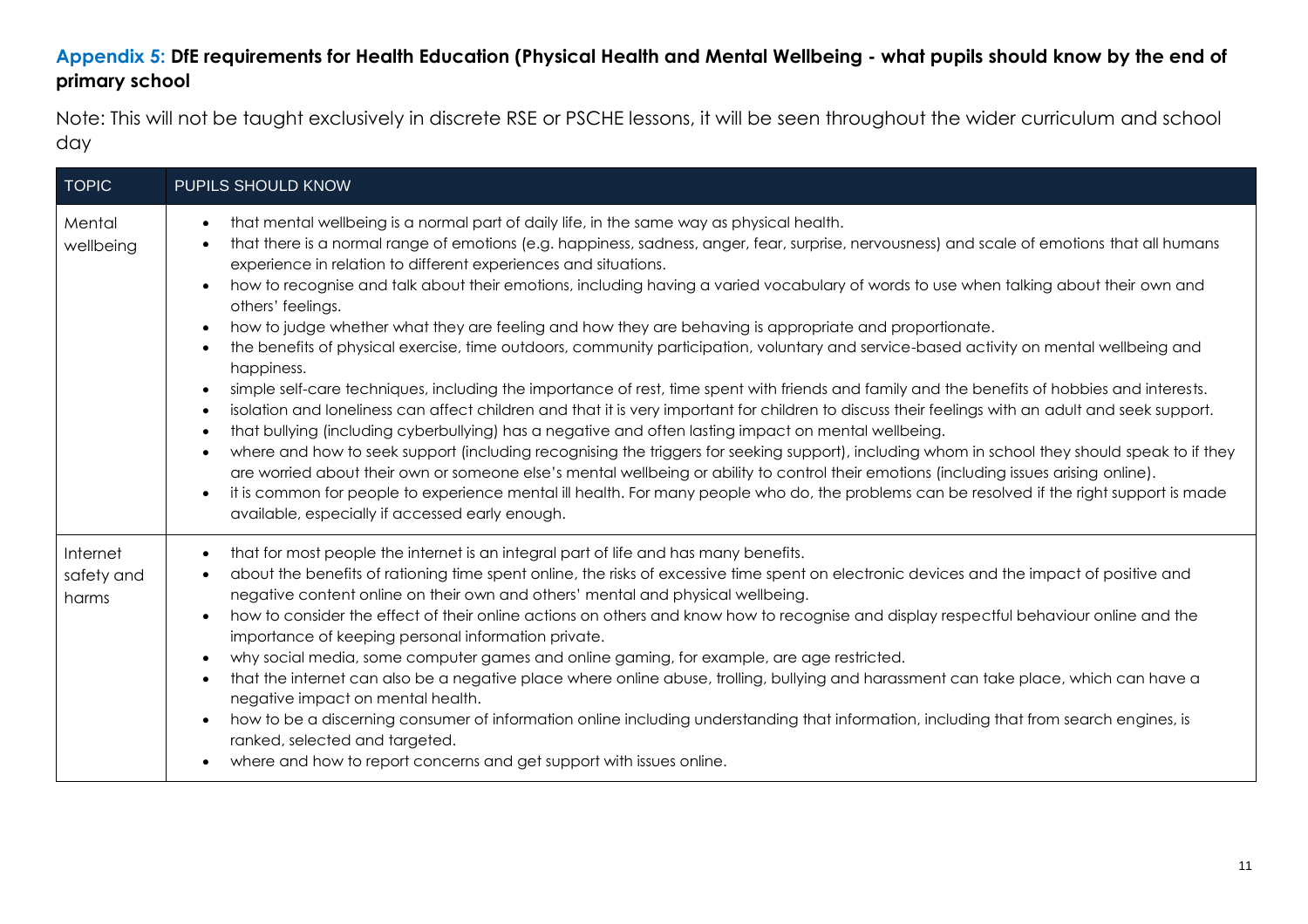| <b>TOPIC</b>                      | PUPILS SHOULD KNOW                                                                                                                                                                                                                                                                                                                                                                                                                                                                                                                                                                                                                                                                                                                                                                    |
|-----------------------------------|---------------------------------------------------------------------------------------------------------------------------------------------------------------------------------------------------------------------------------------------------------------------------------------------------------------------------------------------------------------------------------------------------------------------------------------------------------------------------------------------------------------------------------------------------------------------------------------------------------------------------------------------------------------------------------------------------------------------------------------------------------------------------------------|
| Physical<br>health and<br>fitness | the characteristics and mental and physical benefits of an active lifestyle.<br>$\bullet$<br>the importance of building regular exercise into daily and weekly routines and how to achieve this; for example walking or cycling to school, a<br>$\bullet$<br>daily active mile or other forms of regular, vigorous exercise.<br>the risks associated with an inactive lifestyle (including obesity).<br>$\bullet$<br>how and when to seek support including which adults to speak to in school if they are worried about their health.                                                                                                                                                                                                                                                |
| Healthy<br>eating                 | what constitutes a healthy diet (including understanding calories and other nutritional content).<br>$\bullet$<br>the principles of planning and preparing a range of healthy meals.<br>the characteristics of a poor diet and risks associated with unhealthy eating (including, for example, obesity and tooth decay) and other<br>behaviours (e.g. the impact of alcohol on diet or health).                                                                                                                                                                                                                                                                                                                                                                                       |
| Drugs,<br>alcohol and<br>tobacco  | the facts about legal and illegal harmful substances and associated risks, including smoking, alcohol use and drug-taking.<br>$\bullet$                                                                                                                                                                                                                                                                                                                                                                                                                                                                                                                                                                                                                                               |
| Health and<br>prevention          | how to recognise early signs of physical illness, such as weight loss, or unexplained changes to the body.<br>$\bullet$<br>about safe and unsafe exposure to the sun, and how to reduce the risk of sun damage, including skin cancer.<br>$\bullet$<br>the importance of sufficient good quality sleep for good health and that a lack of sleep can affect weight, mood and ability to learn.<br>$\bullet$<br>about dental health and the benefits of good oral hygiene and dental flossing, including regular check-ups at the dentist.<br>$\bullet$<br>about personal hygiene and germs including bacteria, viruses, how they are spread and treated, and the importance of handwashing.<br>$\bullet$<br>the facts and science relating to allergies, immunisation and vaccination. |
| <b>Basic first</b><br>aid         | how to make a clear and efficient call to emergency services if necessary.<br>$\bullet$<br>concepts of basic first-aid, for example dealing with common injuries, including head injuries.                                                                                                                                                                                                                                                                                                                                                                                                                                                                                                                                                                                            |
| Changing<br>adolescent<br>body    | key facts about puberty and the changing adolescent body, particularly from age 9 through to age 11, including physical and emotional<br>$\bullet$<br>changes.<br>about menstrual wellbeing including the key facts about the menstrual cycle.                                                                                                                                                                                                                                                                                                                                                                                                                                                                                                                                        |